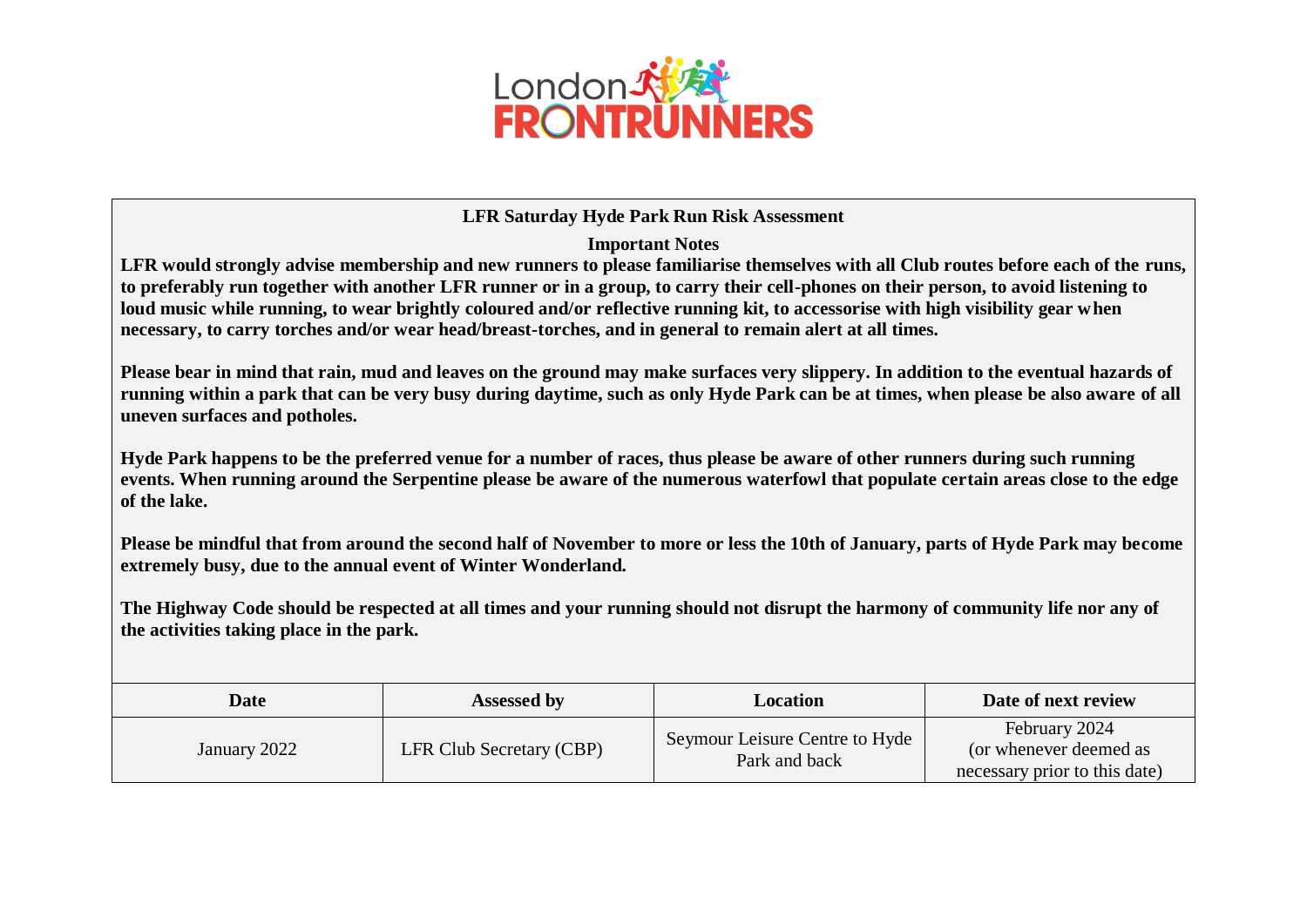

## **Link to full map:** [www.mapometer.com/running/route\\_4788115.html](http://www.mapometer.com/running/route_4788115.html)

| <b>Hazard or potential</b><br>hazard (including<br>location)                                                                        | Who is at risk and<br>how might they be<br>harmed?                                                               | <b>What precautions</b><br>has the Club taken<br>to reduce the risk?                                                                        | <b>Risk level</b><br>(High,<br><b>Medium or</b><br>Low) | What additional action can the<br>Club take to control the<br>potential hazard and reduce<br>the risk?                                                                                                             | Who will do this<br>and by when?<br>(Tick when<br>complete) |
|-------------------------------------------------------------------------------------------------------------------------------------|------------------------------------------------------------------------------------------------------------------|---------------------------------------------------------------------------------------------------------------------------------------------|---------------------------------------------------------|--------------------------------------------------------------------------------------------------------------------------------------------------------------------------------------------------------------------|-------------------------------------------------------------|
| <b>Seymour Place</b><br>Along Seymour Place<br>there are various<br>junctions with side<br>roads where vehicles<br>drive in or out. | Runners could<br>potentially come<br>into contact with a<br>vehicle driving in or<br>out of these side<br>roads. | A map indicating the<br>side roads has been<br>published alongside<br>this Risk Assessment<br>on the Club website.                          | Medium                                                  | A Health and Safety Policy has<br>been developed and published on<br>the Club website noting the need<br>to take caution when crossing<br>roads and to always comply with<br>rules provided by the Highway<br>Code | Completed                                                   |
| <b>Intersection of</b><br><b>Seymour Place and</b><br><b>Bryanston Place</b>                                                        | Runners could<br>potentially come<br>into contact with a<br>moving vehicle                                       | A map indicating<br>this specific<br>intersection has been<br>published alongside<br>the present Risk<br>Assessment on the<br>Club website. | Medium                                                  | A Health and Safety Policy has<br>been developed and published on<br>the Club website noting the need<br>to take caution when crossing<br>roads and to always comply with<br>rules provided by the Highway<br>Code | Completed                                                   |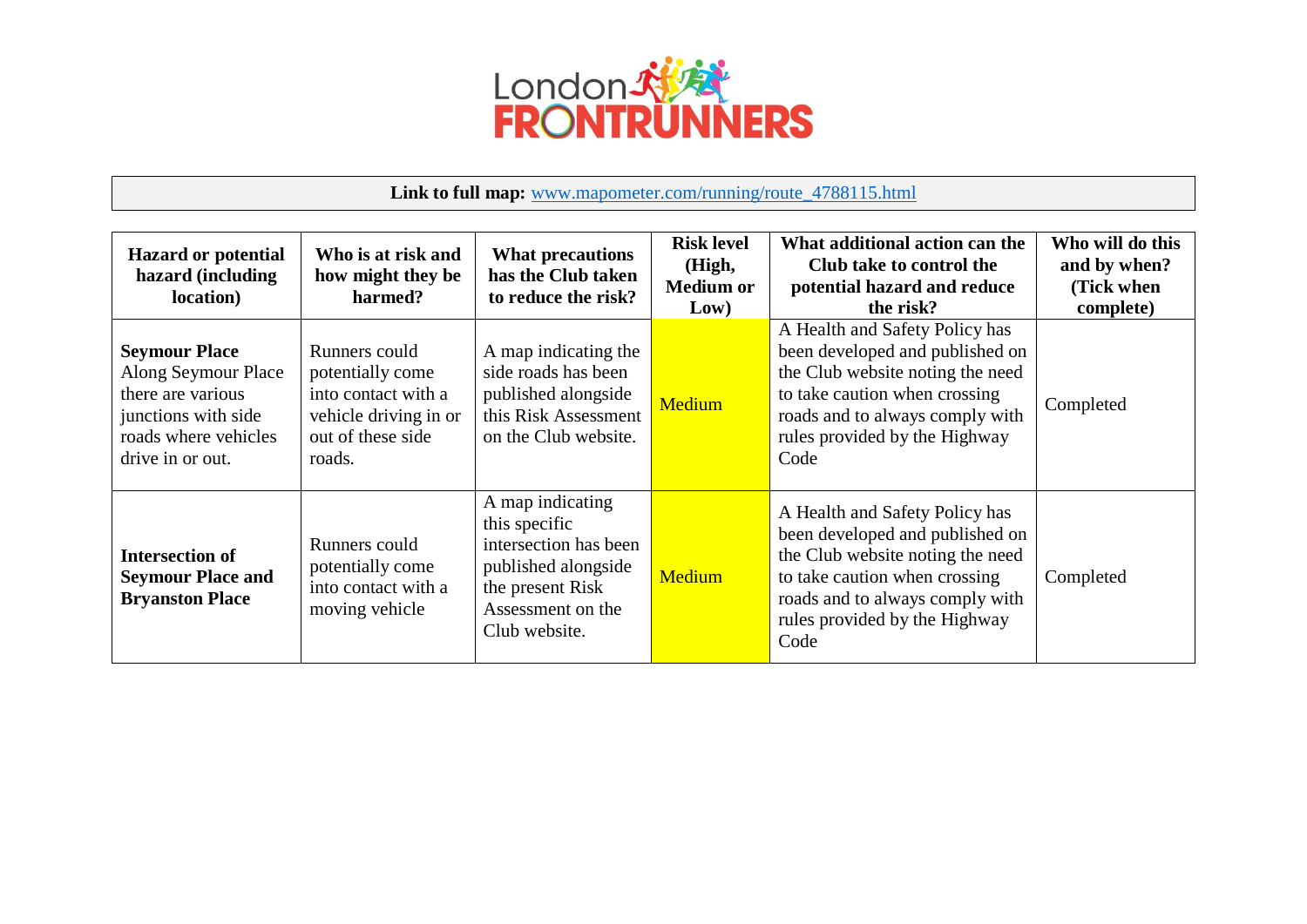

| <b>Hazard or potential</b><br>hazard (including<br>location)                 | Who is at risk and<br>how might they be<br>harmed?                         | <b>What precautions</b><br>has the Club taken<br>to reduce the risk?                                                                        | <b>Risk level</b><br>(High,<br><b>Medium or</b><br>Low) | What additional action can the<br>Club take to control the<br>potential hazard and reduce<br>the risk?                                                                                                             | Who will do this<br>and by when?<br>(Tick when<br>complete) |
|------------------------------------------------------------------------------|----------------------------------------------------------------------------|---------------------------------------------------------------------------------------------------------------------------------------------|---------------------------------------------------------|--------------------------------------------------------------------------------------------------------------------------------------------------------------------------------------------------------------------|-------------------------------------------------------------|
| <b>Intersection of</b><br><b>Seymour Place and</b><br><b>Harrowby Street</b> | Runners could<br>potentially come<br>into contact with a<br>moving vehicle | A map indicating<br>this specific<br>intersection has been<br>published alongside<br>the present Risk<br>Assessment on the<br>Club website. | Medium                                                  | A Health and Safety Policy has<br>been developed and published on<br>the Club website noting the need<br>to take caution when crossing<br>roads and to always comply with<br>rules provided by the Highway<br>Code | Completed                                                   |
| <b>Intersection of</b><br><b>Seymour Place and</b><br><b>Nutford Place</b>   | Runners could<br>potentially come<br>into contact with a<br>moving vehicle | A map indicating<br>this specific<br>intersection has been<br>published alongside<br>the present Risk<br>Assessment on the<br>Club website. | <b>Medium</b>                                           | A Health and Safety Policy has<br>been developed and published on<br>the Club website noting the need<br>to take caution when crossing<br>roads and to always comply with<br>rules provided by the Highway<br>Code | Completed                                                   |
| <b>Intersection of</b><br><b>Seymour Place and</b><br><b>George Street</b>   | Runners could<br>potentially come<br>into contact with a<br>moving vehicle | A map indicating<br>this specific<br>intersection has been<br>published alongside<br>the present Risk<br>Assessment on the<br>Club website. | Medium                                                  | A Health and Safety Policy has<br>been developed and published on<br>the Club website noting the need<br>to take caution when crossing<br>roads and to always comply with<br>rules provided by the Highway<br>Code | Completed                                                   |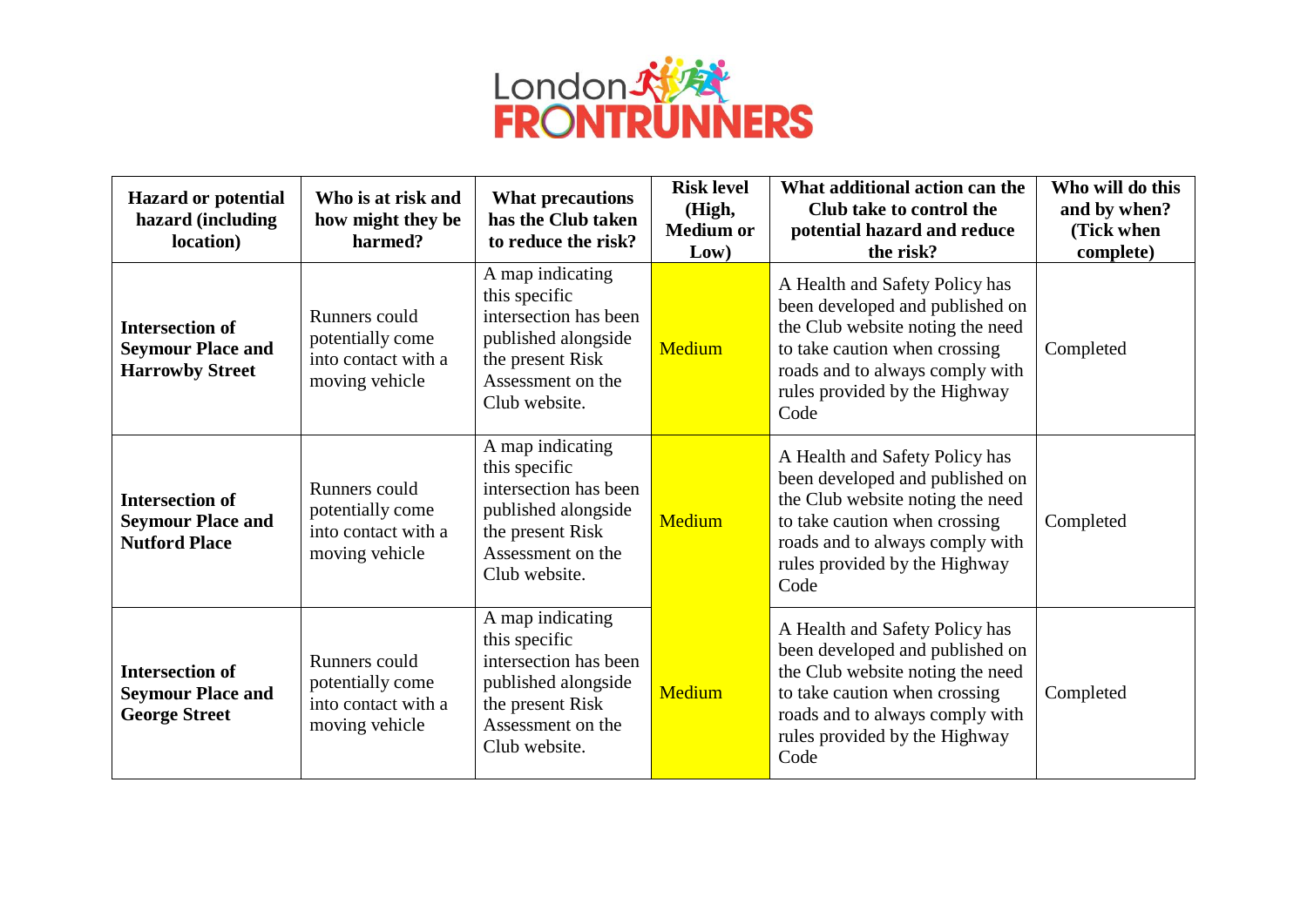

| <b>Hazard or potential</b><br>hazard (including<br>location)                                                                                                                                           | Who is at risk and<br>how might they be<br>harmed?                         | <b>What precautions</b><br>has the Club taken<br>to reduce the risk?                                                                        | <b>Risk level</b><br>(High,<br><b>Medium or</b><br>Low) | What additional action can the<br>Club take to control the<br>potential hazard and reduce<br>the risk?                                                                                                             | Who will do this<br>and by when?<br>(Tick when<br>complete) |
|--------------------------------------------------------------------------------------------------------------------------------------------------------------------------------------------------------|----------------------------------------------------------------------------|---------------------------------------------------------------------------------------------------------------------------------------------|---------------------------------------------------------|--------------------------------------------------------------------------------------------------------------------------------------------------------------------------------------------------------------------|-------------------------------------------------------------|
| The intersection at<br><b>Seymour Place and</b><br><b>Upper Berkeley</b><br><b>Street</b>                                                                                                              | Runners could<br>potentially come<br>into contact with a<br>moving vehicle | A map indicating<br>this specific<br>intersection has been<br>published alongside<br>the present Risk<br>Assessment on the<br>Club website. | Medium                                                  | A Health and Safety Policy has<br>been developed and published on<br>the Club website noting the need<br>to take caution when crossing<br>roads and to always comply with<br>rules provided by the Highway<br>Code | Completed                                                   |
| The intersection at<br><b>Seymour Place and</b><br><b>Hampden Gurney</b><br><b>Street</b><br>Hampden Gurney Street<br>is rather narrow and very<br>easy to miss but often<br>used by vehicles          | Runners could<br>potentially come<br>into contact with a<br>moving vehicle | A map indicating<br>this specific<br>intersection has been<br>published alongside<br>the present Risk<br>Assessment on the<br>Club website. |                                                         | A Health and Safety Policy has<br>been developed and published on<br>the Club website noting the need<br>to take caution when crossing<br>roads and to always comply with<br>rules provided by the Highway<br>Code |                                                             |
| <b>Seymour Place turning</b><br>into Seymour Street<br>There are traffic lights<br>for crossing from the<br>right-hand side<br>pavement to the left-<br>hand side pavement of<br><b>Seymour Street</b> | Runners could come<br>into contact with a<br>moving vehicle                | A map indicating<br>this specific<br>intersection has been<br>published alongside<br>the present Risk<br>Assessment on the<br>Club website. |                                                         | A Health and Safety Policy has<br>been developed and published on<br>the Club website noting the need<br>to take caution when crossing<br>roads and to always comply with<br>rules provided by the Highway<br>Code |                                                             |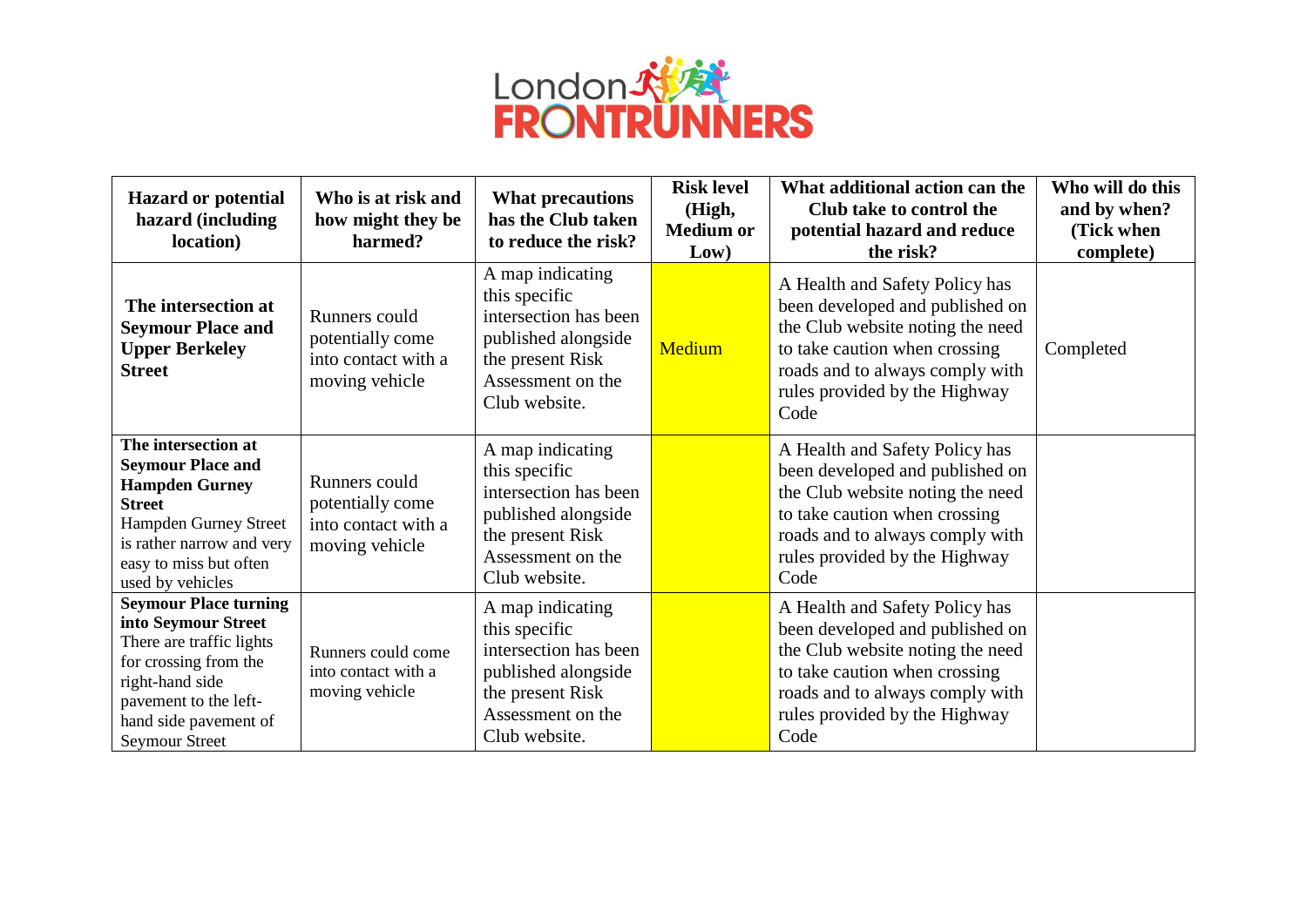

| <b>Hazard or potential</b><br>hazard (including<br>location)                                                                                                                     | Who is at risk and<br>how might they be<br>harmed?                                                               | <b>What precautions</b><br>has the Club taken<br>to reduce the risk?                                                                        | <b>Risk level</b><br>(High,<br><b>Medium or</b><br>Low) | What additional action can the<br>Club take to control the<br>potential hazard and reduce<br>the risk?                                                                                                             | Who will do this<br>and by when?<br>(Tick when<br>complete) |
|----------------------------------------------------------------------------------------------------------------------------------------------------------------------------------|------------------------------------------------------------------------------------------------------------------|---------------------------------------------------------------------------------------------------------------------------------------------|---------------------------------------------------------|--------------------------------------------------------------------------------------------------------------------------------------------------------------------------------------------------------------------|-------------------------------------------------------------|
| <b>Crossing of Edgware</b><br><b>Road</b><br>The crossing is<br>facilitated by the<br>existence of traffic lights<br>and by a traffic island in<br>the middle of Edgware<br>Road | Runners will need to<br>cross the road and<br>could potentially<br>come into contact<br>with a moving<br>vehicle | A map indicating<br>this specific<br>intersection has been<br>published alongside<br>the present Risk<br>Assessment on the<br>Club website. | Medium                                                  | A Health and Safety Policy has<br>been developed and published on<br>the Club website noting the need<br>to take caution when crossing<br>roads and to always comply with<br>rules provided by the Highway<br>Code | Completed                                                   |
| <b>Seymour Street</b><br>(section between<br><b>Edgware Road and</b><br><b>Connaught Square</b> )<br>This short section<br>becomes quite busy both<br>by cars and bicycles       |                                                                                                                  |                                                                                                                                             |                                                         |                                                                                                                                                                                                                    |                                                             |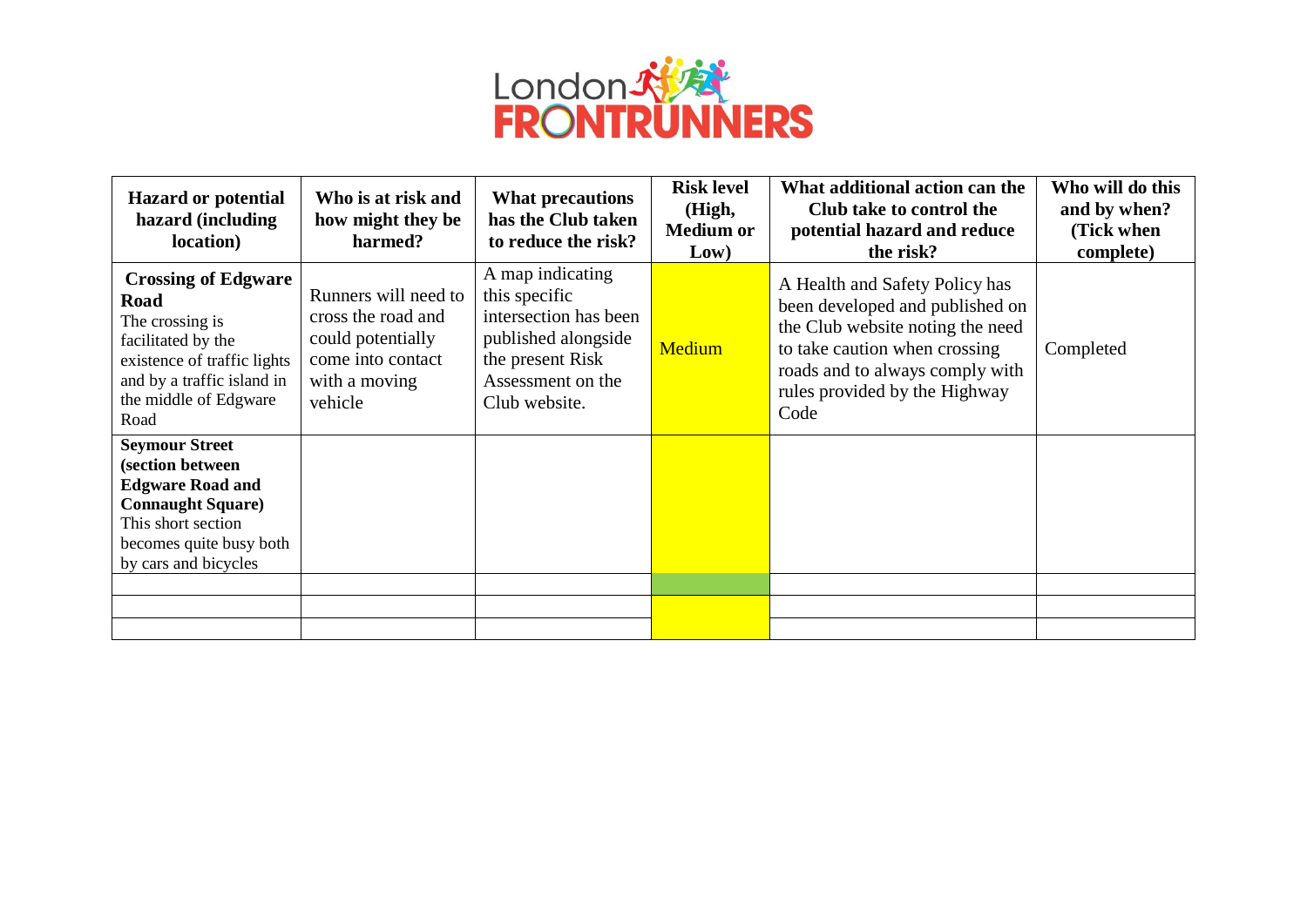

| <b>Hazard or potential</b><br>hazard (including<br>location)                                                                                                                                                            | Who is at risk and<br>how might they be<br>harmed?                                                                                         | <b>What precautions</b><br>has the Club taken<br>to reduce the risk?                                                                        | <b>Risk level</b><br>(High,<br><b>Medium or</b><br>Low) | What additional action can the<br>Club take to control the<br>potential hazard and reduce<br>the risk?                                                                                                             | Who will do this<br>and by when?<br>(Tick when<br>complete) |
|-------------------------------------------------------------------------------------------------------------------------------------------------------------------------------------------------------------------------|--------------------------------------------------------------------------------------------------------------------------------------------|---------------------------------------------------------------------------------------------------------------------------------------------|---------------------------------------------------------|--------------------------------------------------------------------------------------------------------------------------------------------------------------------------------------------------------------------|-------------------------------------------------------------|
| <b>Junction of Stanhope</b><br><b>Place and</b><br><b>Connaught Place</b><br>This is on the left hand-<br>side of Stanhope Place<br>and although small and<br>easily missed, vehicles<br>do use it from time to<br>time | Runners could<br>potentially come<br>into contact with a<br>moving vehicle                                                                 | A map indicating<br>these intersections<br>has been published<br>alongside the present<br>Risk Assessment on<br>the Club website.           | Low                                                     | A Health and Safety Policy has<br>been developed and published on<br>the Club website noting the need<br>to take caution when crossing<br>roads and to always comply with<br>rules provided by the Highway<br>Code | Completed                                                   |
| The intersection at<br><b>Stanhope Place and</b><br><b>Connaught Place</b>                                                                                                                                              | Runners will need to<br>cross the road (with<br>traffic signals) and<br>could potentially<br>come into contact<br>with a moving<br>vehicle | A map indicating<br>this specific<br>intersection has been<br>published alongside<br>the present Risk<br>Assessment on the<br>Club website. | Medium                                                  | A Health and Safety Policy has<br>been developed and published on<br>the Club website noting the need<br>to take caution when crossing<br>roads and to always comply with<br>rules provided by the Highway<br>Code | Completed                                                   |
|                                                                                                                                                                                                                         |                                                                                                                                            | A map indicating                                                                                                                            |                                                         | A Health and Safety Policy has                                                                                                                                                                                     |                                                             |
| <b>Crossing Bayswater</b><br><b>Road</b> (provided by<br>traffic lights)                                                                                                                                                | Runners could<br>potentially come<br>into contact with a<br>moving vehicle                                                                 | this specific crossing<br>has been published<br>alongside the present<br>Risk Assessment on<br>the Club website.                            | Low                                                     | been developed and published on<br>the Club website noting the need<br>to take caution when crossing<br>roads and to always comply with<br>rules provided by the Highway<br>Code                                   | Completed                                                   |
|                                                                                                                                                                                                                         |                                                                                                                                            |                                                                                                                                             |                                                         |                                                                                                                                                                                                                    |                                                             |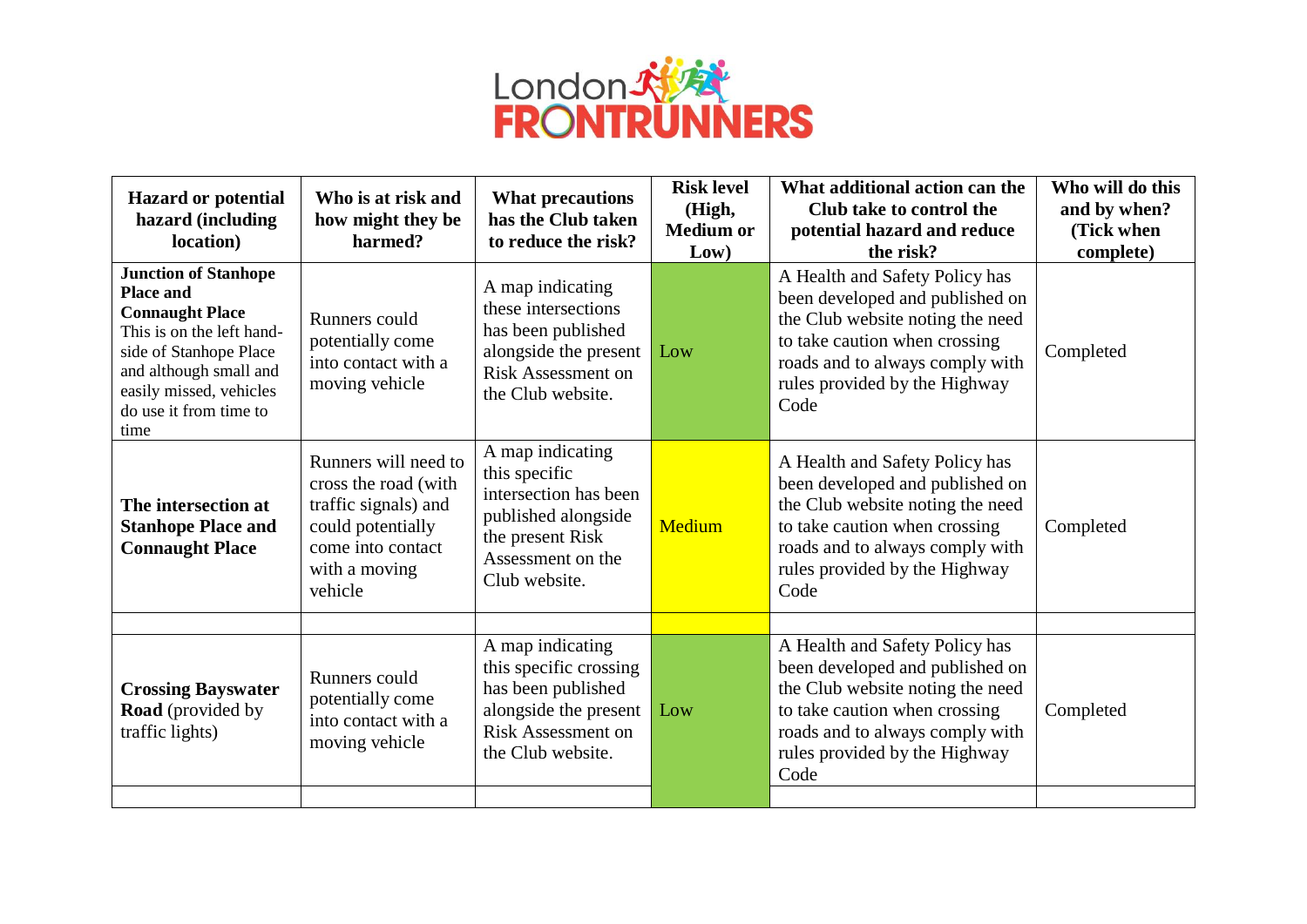

| <b>Hazard or potential</b><br>hazard (including<br>location)                                                                                                 | Who is at risk and<br>how might they be<br>harmed?                                                                                                | <b>What precautions</b><br>has the Club taken<br>to reduce the risk?                                                                       | <b>Risk level</b><br>(High,<br><b>Medium or</b><br>Low) | What additional action can the<br>Club take to control the<br>potential hazard and reduce<br>the risk?                                                                                             | Who will do this<br>and by when?<br>(Tick when<br>complete) |
|--------------------------------------------------------------------------------------------------------------------------------------------------------------|---------------------------------------------------------------------------------------------------------------------------------------------------|--------------------------------------------------------------------------------------------------------------------------------------------|---------------------------------------------------------|----------------------------------------------------------------------------------------------------------------------------------------------------------------------------------------------------|-------------------------------------------------------------|
|                                                                                                                                                              |                                                                                                                                                   |                                                                                                                                            |                                                         |                                                                                                                                                                                                    |                                                             |
| Path between<br><b>Bayswater Road and</b><br><b>North Carriage</b><br>Drive.<br>The path is shared by<br>pedestrians and is<br>parallel to the cycle<br>lane | Runners could come<br>into collision with<br>pedestrians or other<br>runners, and with<br>cyclist as well, as<br>this is a busy cycle<br>crossing | A map indicating<br>this section of Hyde<br>Park has been<br>published alongside<br>the present Risk<br>Assessment on the<br>Club website. | <b>Medium</b>                                           | A Health and Safety Policy has<br>been developed and published on<br>the Club website noting the need<br>to be aware of pedestrians and<br>other runners when running in<br>paths shared by others | Completed                                                   |
| <b>Crossing of North</b><br><b>Carriage Drive</b><br>There is normally very<br>limited traffic and an<br>appropriate amount of<br>visibility on both sides   | Runners could come<br>into contact with a<br>coming vehicle                                                                                       | A map indicating<br>this specific crossing<br>has been published<br>alongside the present<br>Risk Assessment on<br>the Club website.       | Low                                                     | A Health and Safety Policy has<br>been developed and published on<br>the Club website noting the need<br>to take caution when crossing<br>roads.                                                   | Completed                                                   |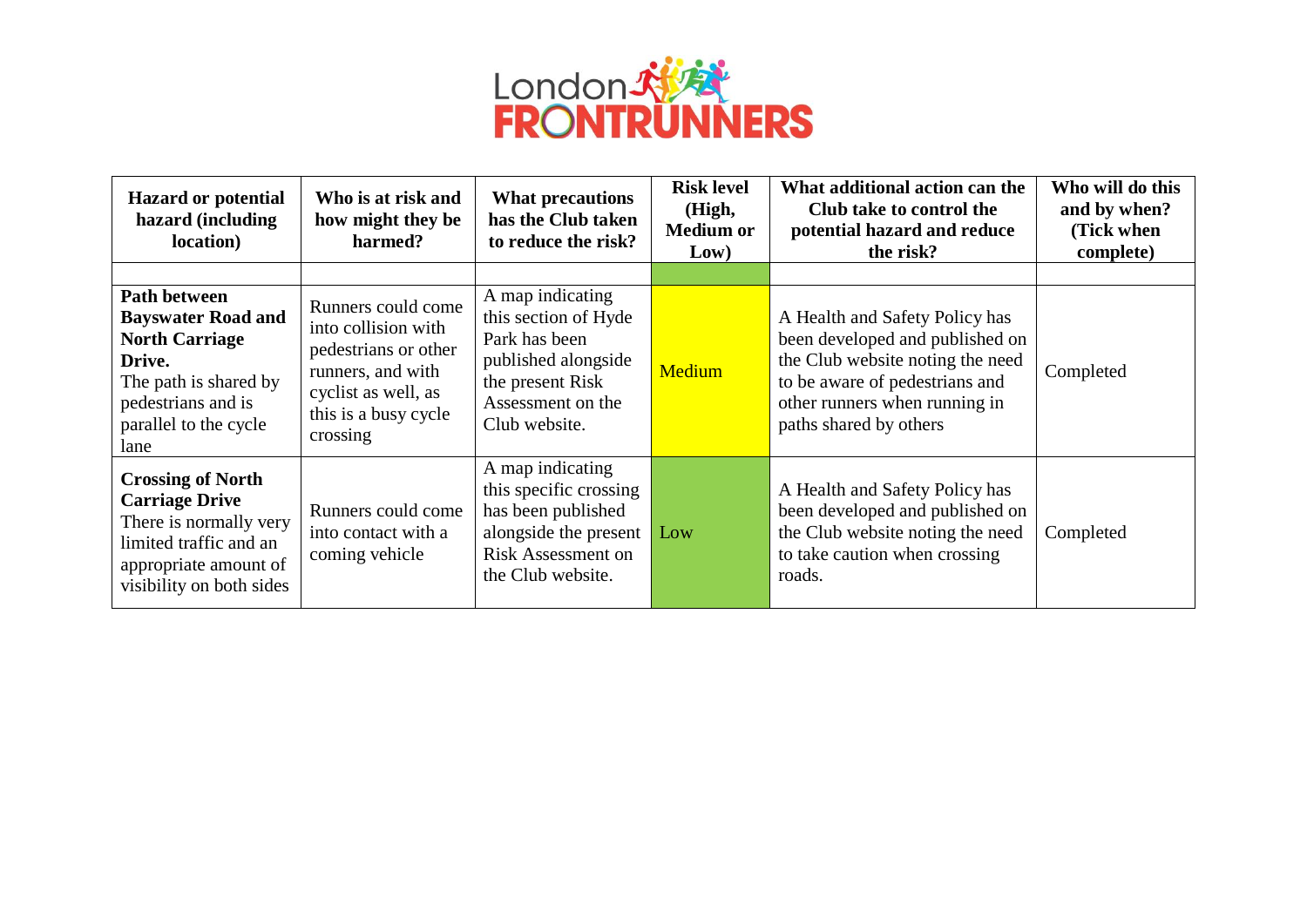

| <b>Hazard or potential</b><br>hazard (including<br>location)                                                                                                                                                  | Who is at risk and<br>how might they be<br>harmed?                                                                                                                                                | <b>What precautions</b><br>has the Club taken<br>to reduce the risk?                                                                       | <b>Risk level</b><br>(High,<br><b>Medium or</b><br>Low) | What additional action can the<br>Club take to control the<br>potential hazard and reduce<br>the risk?                                                                                                                                                                                                                                                    | Who will do this<br>and by when?<br>(Tick when<br>complete) |
|---------------------------------------------------------------------------------------------------------------------------------------------------------------------------------------------------------------|---------------------------------------------------------------------------------------------------------------------------------------------------------------------------------------------------|--------------------------------------------------------------------------------------------------------------------------------------------|---------------------------------------------------------|-----------------------------------------------------------------------------------------------------------------------------------------------------------------------------------------------------------------------------------------------------------------------------------------------------------------------------------------------------------|-------------------------------------------------------------|
| <b>Running along the</b><br><b>North Carriage</b><br><b>Drive</b><br>This part becomes<br>quite busy and in<br>addition sections of<br>this route may<br>accumulate mud,<br>leaves<br>and puddles after rain. | While running<br>runners could come<br>into collision with<br>pedestrians or other<br>runners.<br>Due to the nature of<br>the terrain, parts of<br>the route could be<br>muddy and/or<br>slippery | A map indicating<br>this section of Hyde<br>Park has been<br>published alongside<br>the present Risk<br>Assessment on the<br>Club website. | Low                                                     | A Health and Safety Policy has<br>been developed and published on<br>the Club website noting the need<br>to remain alert while running and<br>to always be mindful of<br>pedestrians and other runners.                                                                                                                                                   | Completed                                                   |
| <b>Crossing at the</b><br>intersection of North<br><b>Carriage Drive and</b><br><b>West Carriage Drive,</b><br>into the Italian<br><b>Gardens</b><br>(crossing not provided)<br>by traffic lights)            | Runners could<br>potentially come<br>into contact with a<br>vehicle                                                                                                                               | A map indicating<br>this crossing has<br>been published<br>alongside the present<br><b>Risk Assessment on</b><br>the Club website.         | Medium                                                  | A Health and Safety Policy has<br>been developed and published on<br>the Club website noting the need<br>to take caution when crossing<br>roads.<br>LFR would strongly recommend<br>an alternative route, using a path<br>further to the left, which crosses<br>over the West Carriage Drive<br>and offers better visibility on<br>both sides of the road | Completed                                                   |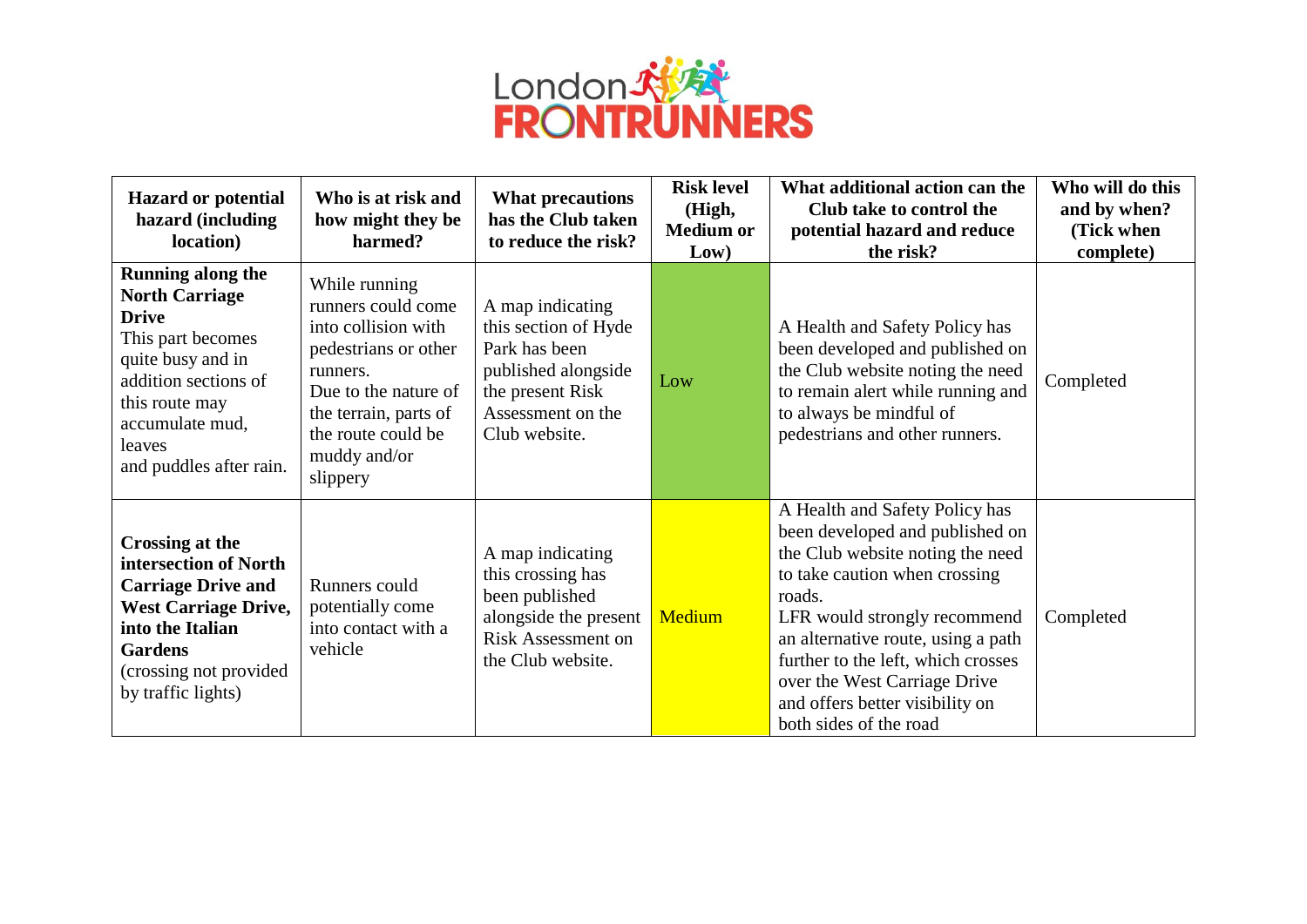

| <b>Hazard or potential</b><br>hazard (including<br>location)                                                                                                                                                                                                                                                  | Who is at risk and<br>how might they be<br>harmed?                                                                          | What precautions<br>has the Club taken<br>to reduce the risk?                                                                              | <b>Risk level</b><br>(High,<br><b>Medium or</b><br>Low) | What additional action can the<br>Club take to control the<br>potential hazard and reduce<br>the risk?                                                                                          | Who will do this<br>and by when?<br>(Tick when<br>complete) |
|---------------------------------------------------------------------------------------------------------------------------------------------------------------------------------------------------------------------------------------------------------------------------------------------------------------|-----------------------------------------------------------------------------------------------------------------------------|--------------------------------------------------------------------------------------------------------------------------------------------|---------------------------------------------------------|-------------------------------------------------------------------------------------------------------------------------------------------------------------------------------------------------|-------------------------------------------------------------|
| <b>Crossing at the</b><br>intersection of West<br><b>Carriage Drive and</b><br><b>South Carriage</b><br>Drive, shortly after<br>the Albert Memorial<br>(crossing provided by<br>traffic lights)                                                                                                               | Runners could<br>potentially come<br>into contact with a<br>vehicle                                                         | A map indicating<br>this crossing has<br>been published<br>alongside the present<br>Risk Assessment on<br>the Club website.                | Low                                                     | A Health and Safety Policy has<br>been developed and published on<br>the Club website noting the need<br>to take caution when crossing<br>roads and to always follow the<br><b>Highway Code</b> | Completed                                                   |
| <b>South Carriage Drive</b><br>corner<br>Access into the<br>gardens is provided by<br>a narrow passage,<br>enclosed by shrubbery<br>on either sides; this<br>passage then<br>immediately opens out<br>into the adjacent cycle<br>lane, which has<br>hitherto remained<br>completely obscured<br>by the hedges | While running<br>runners could come<br>into collision with<br>pedestrians or other<br>runners and with<br>oncoming cyclists | A map indicating<br>this section of Hyde<br>Park has been<br>published alongside<br>the present Risk<br>Assessment on the<br>Club website. | Low                                                     | A Health and Safety Policy has<br>been developed and published on<br>the Club website noting the need<br>to take caution when running and<br>to always follow the Highway<br>Code               | Completed                                                   |